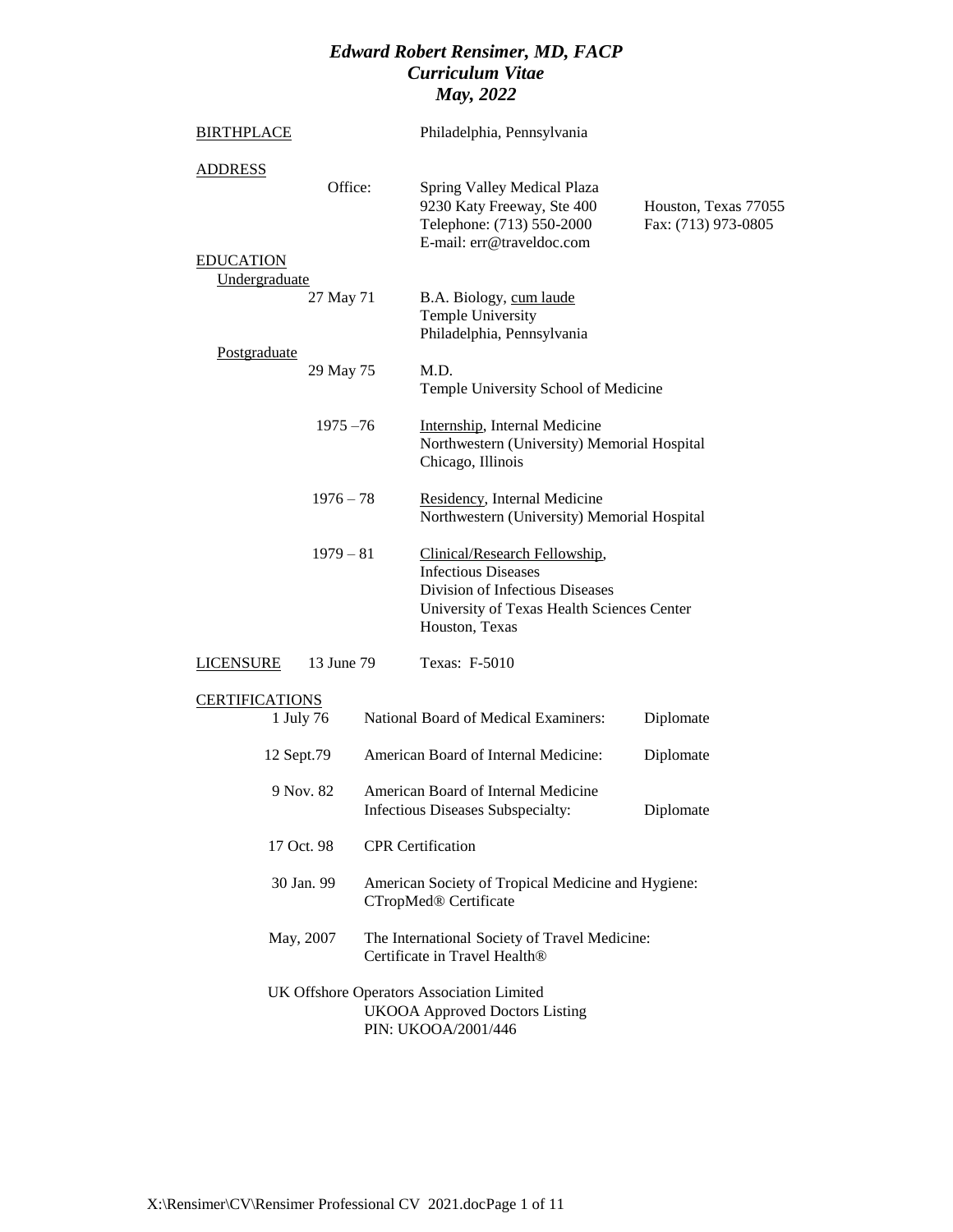| <u>MEDICAL PRACTICE</u>                |                                                                                                                    |                       |
|----------------------------------------|--------------------------------------------------------------------------------------------------------------------|-----------------------|
| July 78-79                             | Northwestern Memorial Hospital<br>Chicago, Illinois<br><b>Employee Health Service</b><br><b>Assistant Director</b> |                       |
|                                        | <b>Emergency Department</b><br><b>Attending Physician</b><br><b>Adjunct Professor of Medicine</b>                  |                       |
| June-Oct. 78                           | Blessing Hospital, Quincy, Illinois<br><b>Emergency Department</b>                                                 |                       |
| Feb.-June 78                           | St. Joseph Hospital, Joliet, Illinois<br><b>Emergency Department</b>                                               |                       |
| Nov.78-June 79                         | American Telephone and Telegraph<br>Chicago, Illinois<br><b>Employee Health Services</b>                           |                       |
| Oct. 79-June 81                        | <b>Eastway General Hospital</b><br>Houston, Texas<br><b>Emergency Department</b>                                   |                       |
|                                        | <b>Sharpstown General Hospital</b><br>Houston, Texas<br><b>Emergency Department</b>                                |                       |
| Feb.-June 81                           | Rosewood General Hospital<br>Houston, Texas<br><b>Emergency Department</b>                                         |                       |
| Sept. 81-Present                       | Private Practice:<br>Rensimer & Associates: Infectious Diseases/Internal Medicine                                  |                       |
| Sept. 90-Present                       | International Medicine Center: International Medicine<br>Director                                                  |                       |
| <b>HOSPITAL AFFILIATIONS</b>           |                                                                                                                    | <b>STAFF POSITION</b> |
| North Cypress Medical Center           |                                                                                                                    | active                |
| Methodist West Houston Hospital        |                                                                                                                    | active                |
| Houston Methodist St. Catherine's LTAC |                                                                                                                    | consulting            |
|                                        | PROFESSIONAL ACTIVITIES/APPOINTMENTS                                                                               |                       |
| 1989                                   | Chairman, Department of Internal Medicine<br>Memorial City Medical Center                                          |                       |
|                                        | <b>Investigational Review Board</b><br>Memorial City Medical Center                                                |                       |
| 1989                                   | Pharmacy and Therapeutics Committee<br>West Houston Medical Center                                                 |                       |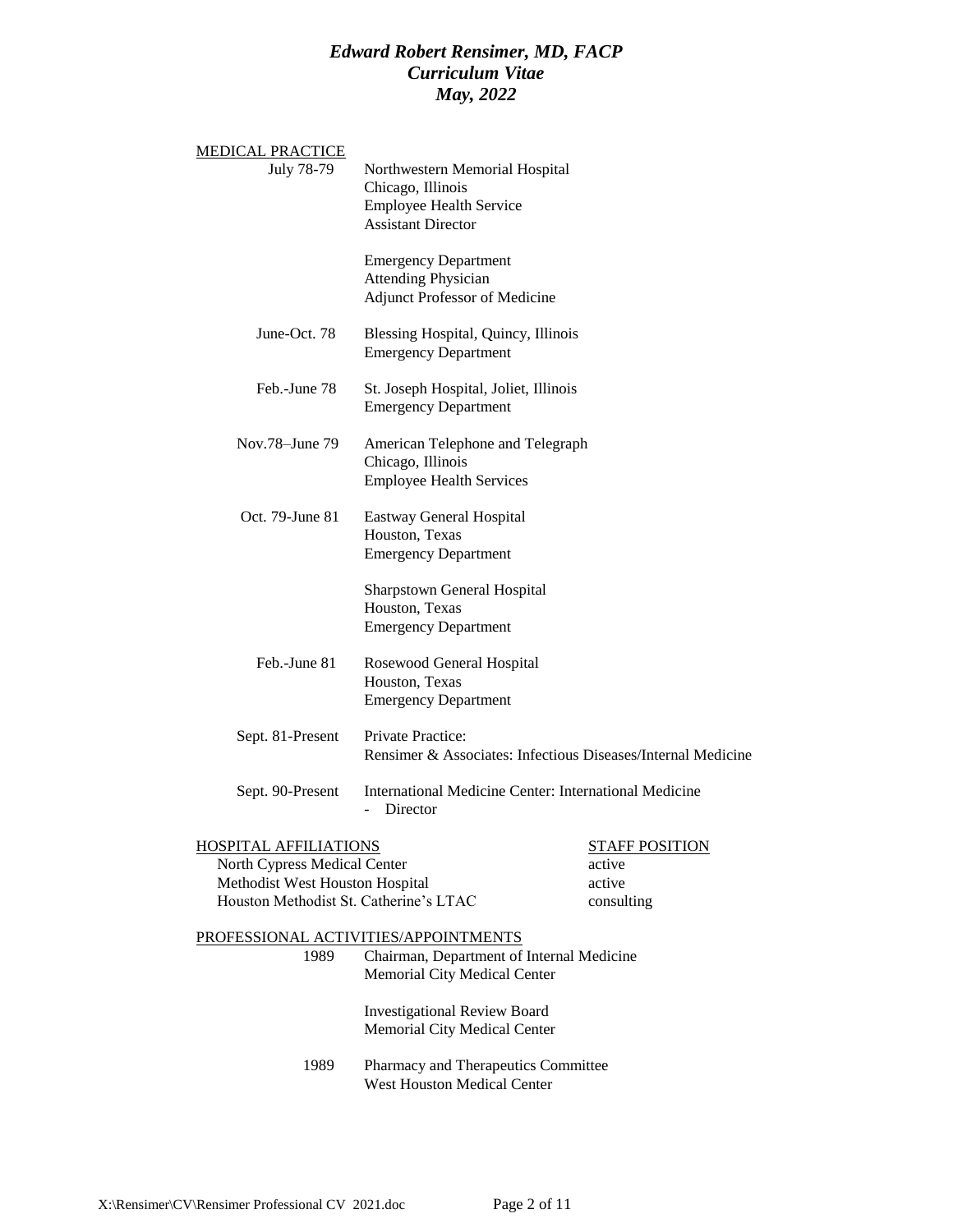#### PROFESSIONAL ACTIVITIES/APPOINTMENTS (continued)

| 1994           | Board of Directors Member-<br><b>EXCEL Independent Physicians' Association</b>                                                                                                                                                                                                                                                                                                                                                                |
|----------------|-----------------------------------------------------------------------------------------------------------------------------------------------------------------------------------------------------------------------------------------------------------------------------------------------------------------------------------------------------------------------------------------------------------------------------------------------|
| 1997-99        | <b>Medical Director</b><br><b>Western Atlas International</b>                                                                                                                                                                                                                                                                                                                                                                                 |
| 24-29 Sept. 97 | <b>Western Geophysical Corporation</b><br>Medical Director Overseas Worksite Evaluation: jungle camps, mountain sites,<br>company medical facilities in Venezuela                                                                                                                                                                                                                                                                             |
| 19-25 Aug. 98  | <b>Western Atlas International</b><br>Medical Director Overseas Evaluation: desert work<br>projects/medical operations in Egypt                                                                                                                                                                                                                                                                                                               |
| 1997           | <b>EXCEL Independent Physicians' Association</b><br><b>Utilization Management Committee Member</b>                                                                                                                                                                                                                                                                                                                                            |
| 1998           | Manuscript Editor/Reviewer American Journal of<br><b>Tropical Medicine and Hygiene</b>                                                                                                                                                                                                                                                                                                                                                        |
| 16 Nov. 98     | Marine Survival Training Center<br>University of Southwestern Louisiana<br>Course: Systems of Offshore Survival                                                                                                                                                                                                                                                                                                                               |
| 17 Nov. 98     | Western Atlas International Medical Director Offshore<br>Medical Operations Evaluation: helicopter flight to vessel Western Monarch<br>approximately 200 miles offshore in Gulf of Mexico to review ship's hospital and<br>marine medical response systems                                                                                                                                                                                    |
| 14 Nov. 01     | Memorial Hermann Healthcare System Emergency Services Coordinating Council<br>Member: Nuclear/Biological/Chemical Event Emergency Preparedness Subcommittee                                                                                                                                                                                                                                                                                   |
| Sept. 04       | Chairman, Medical Records Committee<br>Memorial Hermann Memorial City Hospital                                                                                                                                                                                                                                                                                                                                                                |
| Sept. 04       | Medical Executive Committee<br>Memorial Hermann Memorial City Hospital                                                                                                                                                                                                                                                                                                                                                                        |
| March 05       | Performance Improvement Committee<br>Memorial Hermann Memorial City Hospital                                                                                                                                                                                                                                                                                                                                                                  |
|                | Exxon Mobil Bloodborne Pathogen (BBP) Crisis Project:<br>Emergently (12 hours) created and managed a comprehensive corporate medicine<br>response to hundreds of XOM employees potentially exposed to BBPs through<br>contaminated influenza vaccine injection cross-shared needles - through lectures, written<br>materials, and project-specific website launch (all over a 48hr. period).                                                  |
|                | Then organized proper arms-length (from company) mass BBP lab sceening and follow-<br>up counseling on positive reports over the subsequent 3 months. As a result, employee<br>panic was avoided and there were no lawsuits, to our knowledge, against the company<br>for medical or personal-injury negligence. BBP positives were handled optimally<br>without implication of the company (since there was no XOM causation established dut |

to methodology set-up by Dr. Rensimer).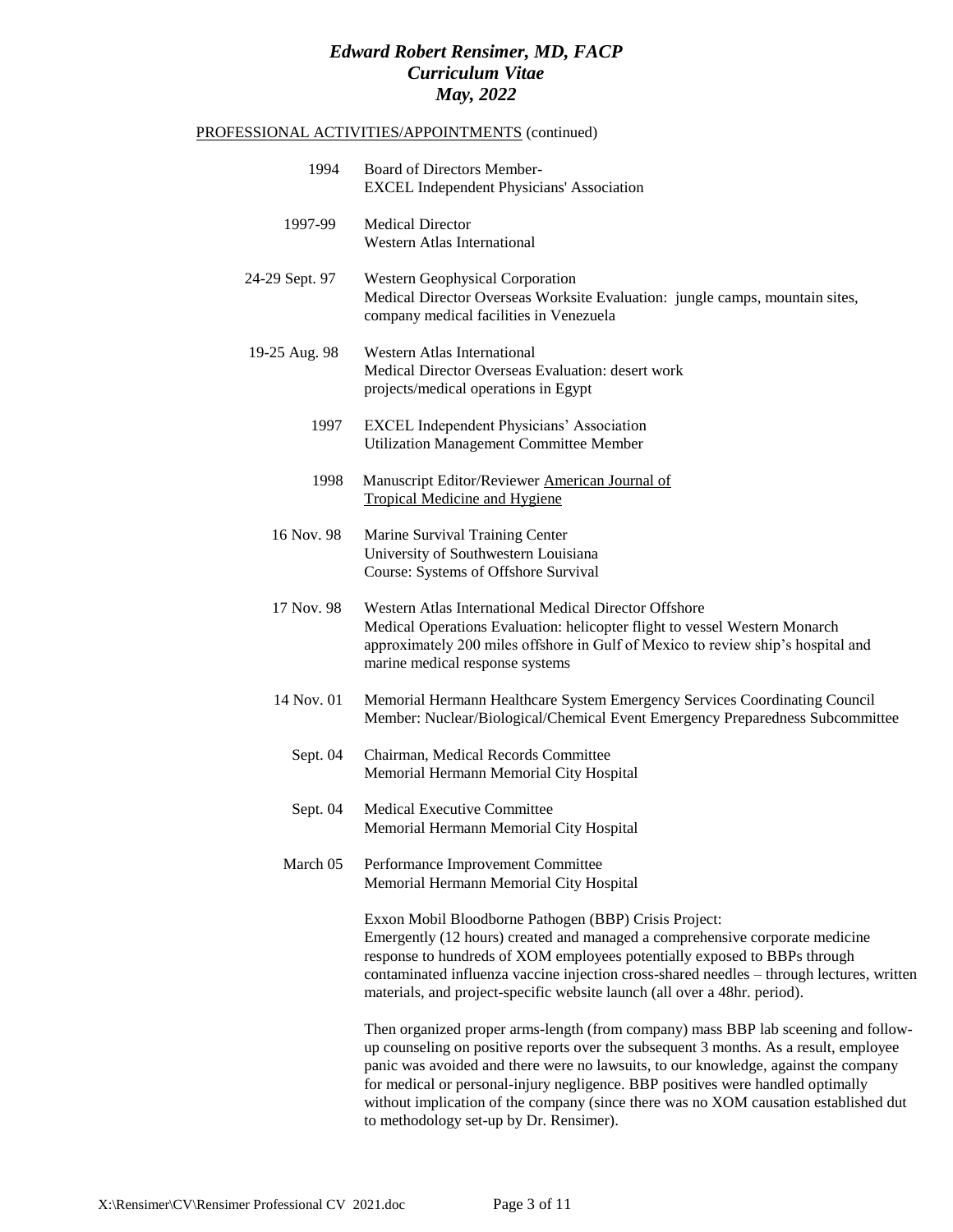#### PROFESSIONAL ACTIVITIES/APPOINTMENTS (continued)

| Oct. 05    | Medical Staff Bylaws Committee<br>Memorial Hermann Memorial City Hospital                                                         |
|------------|-----------------------------------------------------------------------------------------------------------------------------------|
| March 06   | <b>Medical Informatics Committee</b><br>Memorial Hermann Memorial City Hospital                                                   |
| Nov. 06    | Town & Country Hospital/Stealth Limited Partners Hospital Venture Transition<br>Committee                                         |
| 18 Dec. 07 | Chief-of-Staff, Elect<br>Memorial Hermann Memorial City Hospital                                                                  |
| Jan., 2010 | Memorial Hermann Hospital System Board of Directors                                                                               |
| Jan., 2010 | MCMC Chief of Staff (elected)<br>Memorial Hermann Memorial City Hospital                                                          |
| Jan., 2010 | MCMC Patient Care Committee/ ID<br>Memorial Hermann Memorial City Hospital                                                        |
| Jan., 2010 | MCMC Cardiovascular Surgery Task Force<br>Memorial Hermann Memorial City Hospital                                                 |
| Jan., 2010 | <b>MCMC Palliative Care Task Force</b><br>Memorial Hermann Memorial City Hospital                                                 |
| Jan., 2010 | <b>MCMC OBS Task Force</b><br>Memorial Hermann Memorial City Hospital                                                             |
| 2 May 2010 | Chairman, Disruptive/Impaired Physician Task Force<br>Memorial Hermann Memorial City Hospital                                     |
| Jan., 2011 | Chairman, Harris County Medical Society Council of Hospital Chiefs of Staff                                                       |
| Jan., 2011 | Harris County Medical Society Executive Board Member                                                                              |
| Jan., 2011 | Houston Academy of Medicine Board of Trustees Member                                                                              |
| Jan., 2011 | Harris County Medical Society Alternate Delegate to the Texas Medical Association<br>House of Delegates: two-year term, 2011-2012 |
| Jan., 2011 | Texas Medical Association Liason Committee: Committee on Infectious Diseases                                                      |
| Feb., 2011 | AMA-OMSS 2011: Interim Education Committee Member                                                                                 |
| Oct., 2011 | Texas Medical Association Patient-Physician Advocacy Committee Member (2 yrs)                                                     |
| Jan., 2012 | Harris County Medical Society Health Information Technology Committee                                                             |
| Jan., 2012 | Harris County Medical Society Delegate, Texas Medical Association House of Delegates                                              |
| Oct., 2012 | Harris County Medical Society Board on Socioeconomics: three-year term, 2013 - 2015<br>(countywide election)                      |
|            |                                                                                                                                   |

April, 2021 Texas Medical Association Committee on Infectious Diseases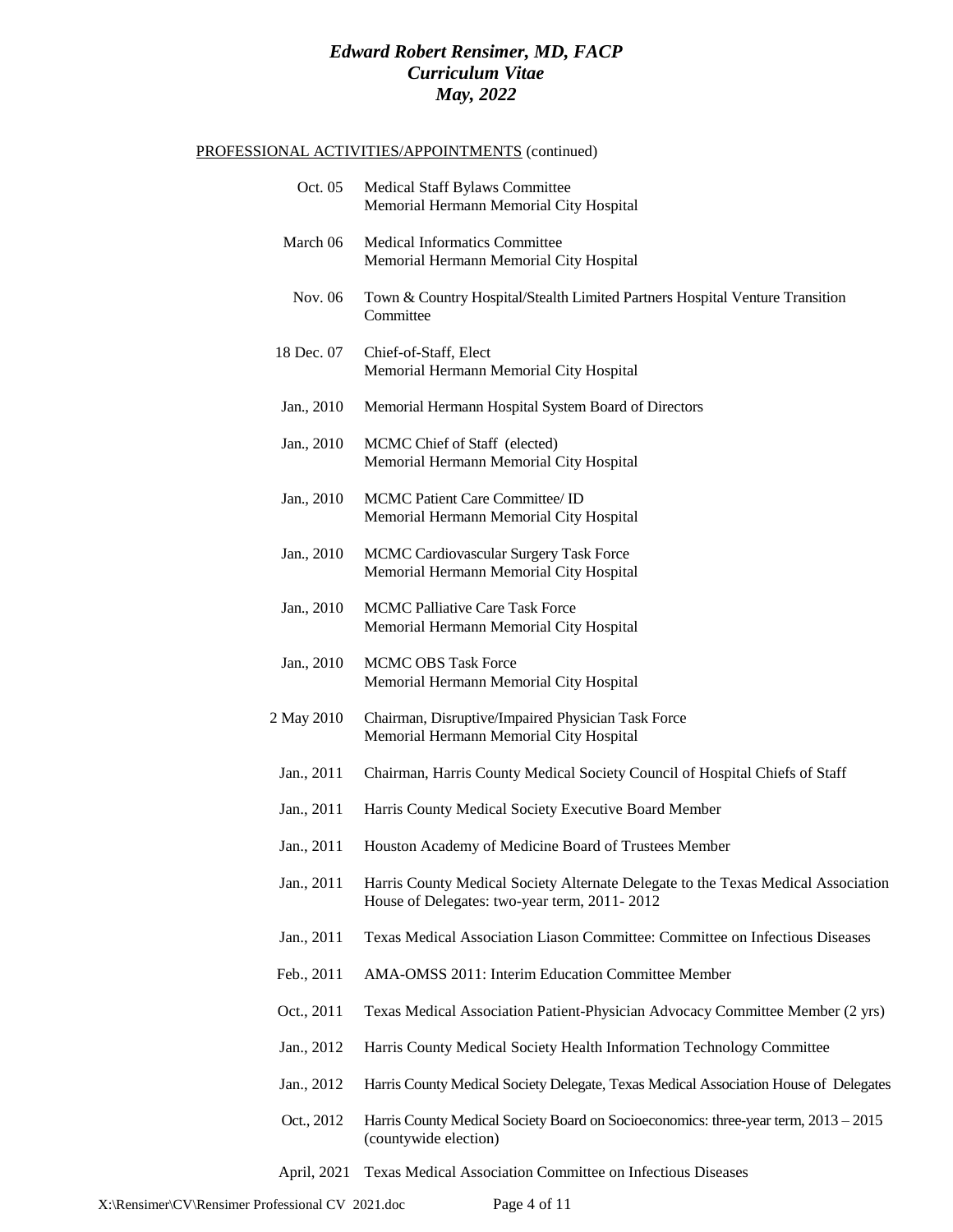#### PROFESSIONAL ASSOCIATIONS

|                      | Infectious Diseases Society of America<br>American Society for Tropical Medicine and Hygiene<br>American Medical Association<br><b>Texas Infectious Diseases Society</b><br>Harris County Medical Society - Western Branch<br><b>Texas Medical Association</b><br>College of Physicians of Philadelphia<br>American College of Physicians<br>American Society of Internal Medicine<br>International Society of Travel Medicine<br>National Association of Inpatient Physicians |
|----------------------|--------------------------------------------------------------------------------------------------------------------------------------------------------------------------------------------------------------------------------------------------------------------------------------------------------------------------------------------------------------------------------------------------------------------------------------------------------------------------------|
| <b>PRESENTATIONS</b> |                                                                                                                                                                                                                                                                                                                                                                                                                                                                                |
| Dec., 1980           | American College of Physicians<br><b>Regional Meeting</b><br>Dallas, Texas<br>Research Paper: "Comparative Pharmacology of Chloramphenicol in Adults"                                                                                                                                                                                                                                                                                                                          |
| Oct. 1993            | Abstract/Poster<br>Infectious Diseases Society of America Annual Meeting: New Orleans, LA<br>Imported Malaria in the 1990s: A Report of 59<br>Title:<br>Cases from Houston, Texas<br>Authors: Moore TA, Tomayko, Jr JF, Wierman AM,<br>Rensimer ER, White, Jr AC.                                                                                                                                                                                                              |
| 8 Dec. 98            | Enron Board of Directors Presentation: Healthy Travel to India                                                                                                                                                                                                                                                                                                                                                                                                                 |
| 26 March 99          | Seventh Annual Conference, The Outpatient<br><b>Intravenous Infusion Therapy Association Educational</b><br>Session: Software Products to Enhance Your<br><b>Outpatient Ambulatory Therapy Practice</b>                                                                                                                                                                                                                                                                        |
| 19 Feb. 01           | Ocean Energy, Houston<br>Travel Medicine Presentation: General information on communicable diseases and<br>methods of prevention                                                                                                                                                                                                                                                                                                                                               |
| 24 Oct. 01           | Memorial Southeast Hospital, Houston<br><b>Medical Staff Meeting</b><br>Lecture: Bioterrorism/Anthrax                                                                                                                                                                                                                                                                                                                                                                          |
| 29 Oct. 01           | Memorial Hermann Memorial City Medical Center<br><b>General Medical Staff Meeting</b><br>Lecture: Bioterrorism Overview                                                                                                                                                                                                                                                                                                                                                        |
| 26 Sept. 03          | Vanco Energy, Houston<br>Travel Medicine Presentation: General information on communicable diseases and<br>methods of prevention                                                                                                                                                                                                                                                                                                                                               |
| 28 Oct. 92           | <b>Health Talk Houston</b><br>Cable Channel 5<br>Host:<br>David Mobley, M.D.<br>Subject: International Travel Medicine                                                                                                                                                                                                                                                                                                                                                         |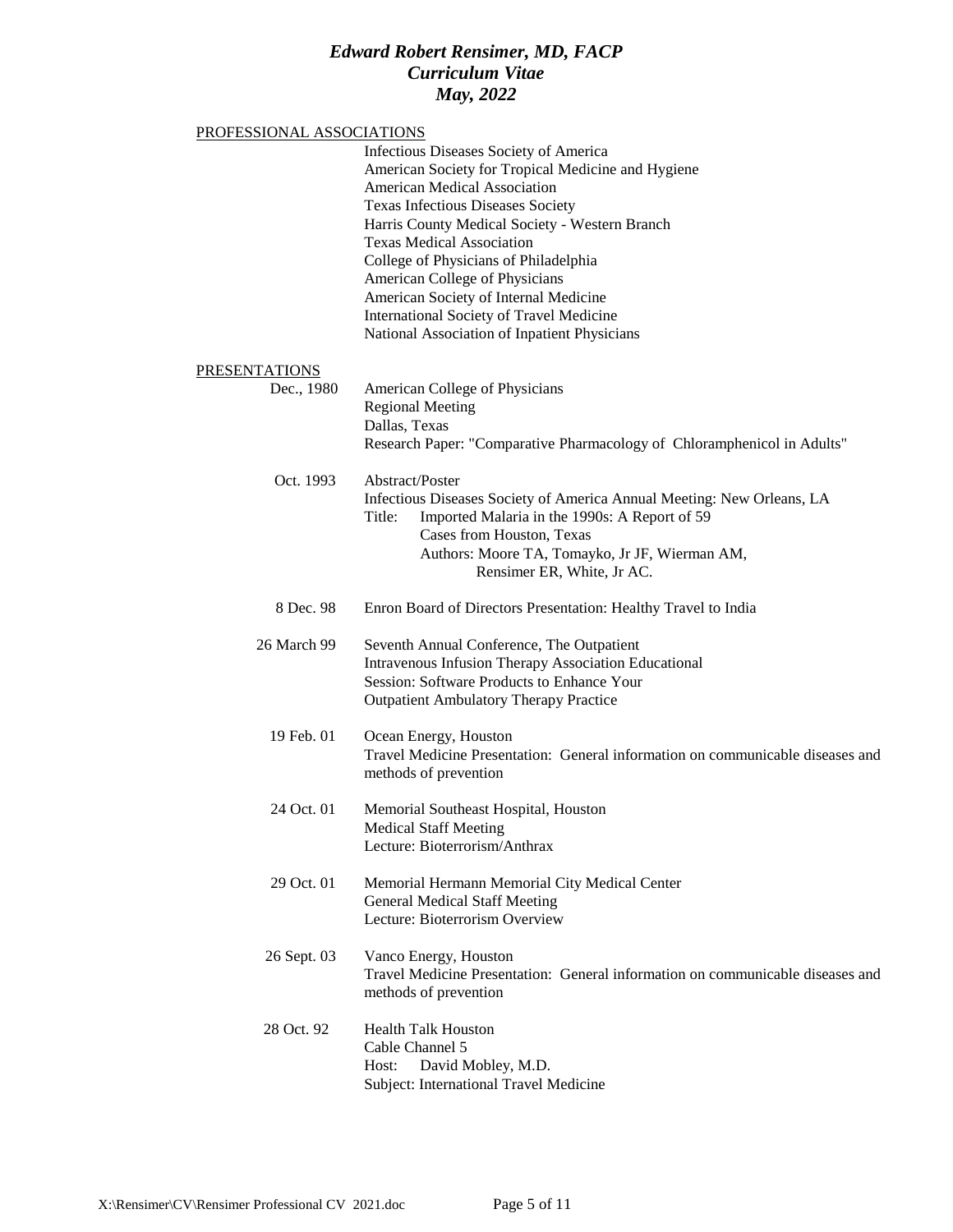| PRESENTATIONS (continued)           |                                                                                                                                                                                                                                                                                                                                                                                           |
|-------------------------------------|-------------------------------------------------------------------------------------------------------------------------------------------------------------------------------------------------------------------------------------------------------------------------------------------------------------------------------------------------------------------------------------------|
| 25 Sept. 09                         | Schlumberger: Pandemic Novel A (H1N1) Influenza                                                                                                                                                                                                                                                                                                                                           |
| 25 Sept. 09                         | MI-SWACO: Pandemic Novel A (H1N1) Influenza                                                                                                                                                                                                                                                                                                                                               |
| 2 Oct. 09                           | Cobalt Energy: Pandemic Novel A (H1N1) Influenza                                                                                                                                                                                                                                                                                                                                          |
| 14 Oct. 09                          | ExxonMobil: Travel Medicine and Pandemic Flu                                                                                                                                                                                                                                                                                                                                              |
| Aug. 15                             | FUGRO: Ebola Pandemic                                                                                                                                                                                                                                                                                                                                                                     |
| 15 Sept. 15                         | First Choice Urgent Care Clinics - Rabies                                                                                                                                                                                                                                                                                                                                                 |
| <u>MEDIA PRESENTATIONS/EXPOSURE</u> |                                                                                                                                                                                                                                                                                                                                                                                           |
| 28 Oct. 92                          | <b>Voluntary Hospitals of America</b><br><b>Satellite Network</b><br>Televised broadcast to 350 hospitals in 47 states;<br>video distributed to 1200 hospitals<br>Topic: Information Integration: Gaining a Strategic Advantage<br>Sponsor: IBM<br>Participation: Panel expert- provided vision statement<br>on information systems integration in<br>healthcare environment in the 1990s |
| 19 April 95                         | Houston Healthcare Hour<br>KSEV (700AM) Radio Talk Show<br>E. Rensimer, MD<br>Host:<br>Guest: John Stern, MD, Dermatologist                                                                                                                                                                                                                                                               |
| 12 July 96                          | <b>Houston Healthcare Hour</b><br>KSEV (700AM) Radio Talk Show<br>E. Rensimer, MD<br>Host:                                                                                                                                                                                                                                                                                                |
| 8 Oct. 96                           | Presentation to Conoco's Medical Directors<br>Company Physicians & Nurses<br>Topic: Multi-Drug Resistant TB/BCG Vaccine                                                                                                                                                                                                                                                                   |
| 11 Oct. 96                          | Texas Bay Area Assn. Of Occupational Health Nurses<br>Topic: Update Adult Immunization                                                                                                                                                                                                                                                                                                    |
| 10 Dec. 00                          | KPRC Radio 950AM Medical Talk Show<br>Topic: Influenza                                                                                                                                                                                                                                                                                                                                    |
| 26 Jan. 01                          | <b>Houston Healthcare Hour</b><br>KSEV (700AM) Radio Talk Show<br>Topic: Meningitis                                                                                                                                                                                                                                                                                                       |
| 1 Oct. 01                           | <b>Houston Healthcare Hour</b><br>KSEV (700AM) Radio Talk Show<br>Topic: Bioterrorism                                                                                                                                                                                                                                                                                                     |
| 7 April 02                          | The New York Times: The Practical Traveler -<br>When Sick Is Too Sick To Fly. Author, Hope Reeves.                                                                                                                                                                                                                                                                                        |
| 13 June 02                          | Debra Duncan Talk Show/ABC T.V.<br><b>International Medicine Issues</b>                                                                                                                                                                                                                                                                                                                   |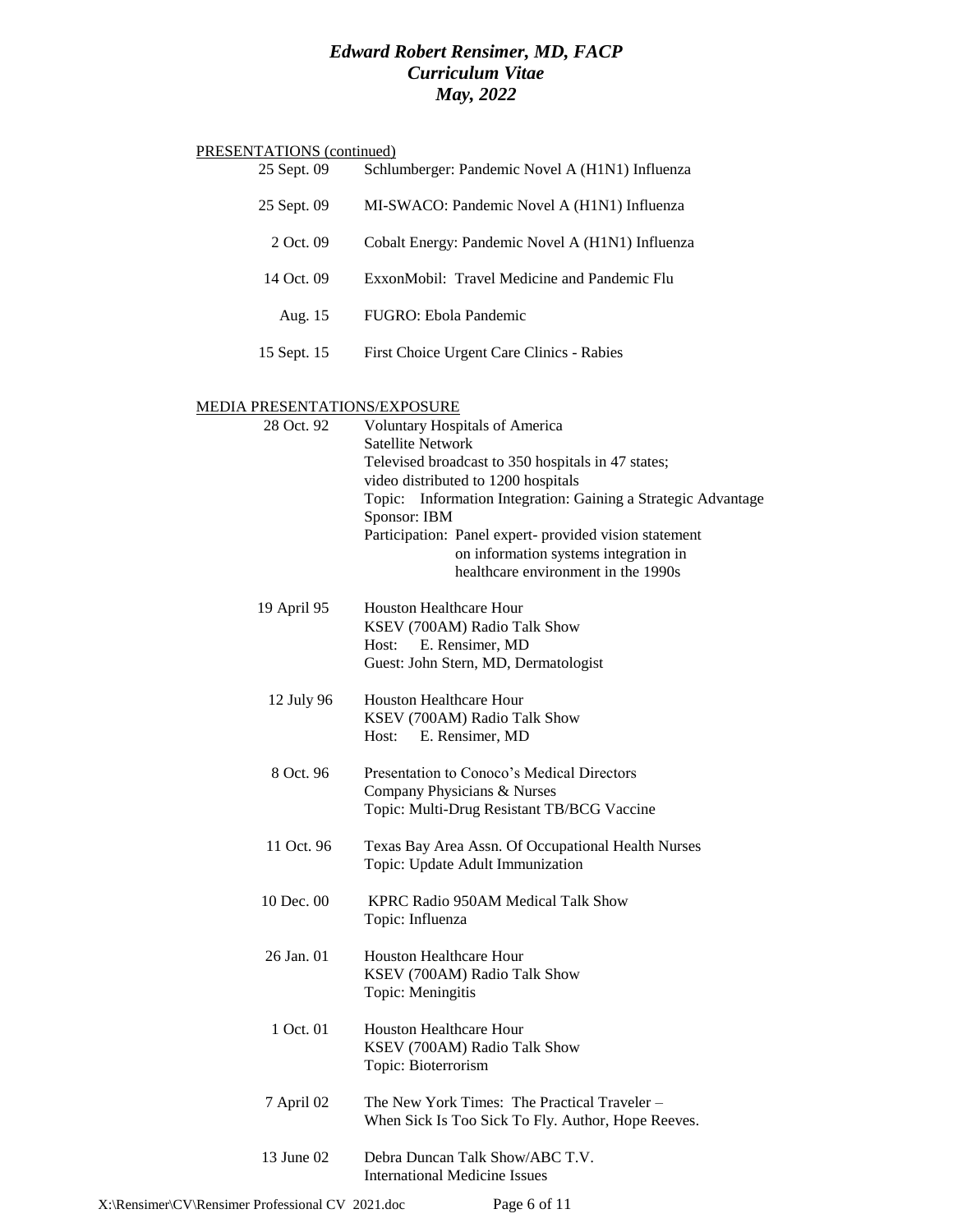|                | MEDIA PRESENTATIONS/EXPOSURE (continued)                                                                            |
|----------------|---------------------------------------------------------------------------------------------------------------------|
| Oct. 02        | Houston Healthcare Hour                                                                                             |
|                | KSEV (700AM) Radio Talk Show<br>Topic: West Nile Virus                                                              |
|                |                                                                                                                     |
| 22 April 03    | Houston Healthcare Hour                                                                                             |
|                | KSEV (700AM) Radio Talk Show<br>Topic: SARS (Severe Acute Respiratory Syndrome)                                     |
|                |                                                                                                                     |
| 4 May 03       | KPRC Radio 950AM: Hearsay Show                                                                                      |
|                | Topic: SARS, Smallpox, AIDS, International Medicine                                                                 |
| 4 Sept. 05     | KPRC Radio 950AM: Hearsay Show                                                                                      |
|                | TOPIC: HURRICANE KATRINA/LOUISIANA DISASTER - ID ISSUES                                                             |
| 27, 28 Oct. 05 | ExxonMobil Needlestick Exposure Crisis                                                                              |
|                | Intervention Conferences/Response Protocol: 1100 - 1600 staff                                                       |
|                | <b>Baytown Facility</b>                                                                                             |
| 13 March 06    | KSEV (700AM) Radio Talk Show/Edd Hendee                                                                             |
|                | TOPIC: Asian "Bird" Influenza                                                                                       |
| 1 May 09       | KSEV (700AM) "VOICE OF HOUSTON"/Edd Hendee                                                                          |
|                | <b>TOPIC: Swine Flu Pandemic</b>                                                                                    |
|                |                                                                                                                     |
| 1 May 09       | TV Cable Channel 5/39 News: Reporter Katishia Cosley; Swine Flu interview                                           |
| 3 May 09       | KTRH 740 AM Radio: Dr. Joe Galati, "Your Health First"; Swine Flu interview                                         |
| 11 Sept. 09    | KSEV (700AM) "VOICE OF HOUSTON"/Ed Hendee                                                                           |
|                | TOPIC: Healthcare Reform and the Medical Profession                                                                 |
| 15 Oct. 09     |                                                                                                                     |
|                | KSEV (700 AM) "VOICE OF HOUSTON"/Ed Hendee<br>TOPIC: Healthcare Reform                                              |
|                |                                                                                                                     |
| 24 Oct. 09     | 1650 AM/Cyril Wolf, Moderator<br>TOPIC: Pandemic Flu                                                                |
|                |                                                                                                                     |
| 19 May, 2010   | Great Day Houston, Channel 11, Debra Duncan: Travel Medicine                                                        |
| 9 Sept., 2010  | TV Cable Channel 5/39 News: Reporter Katishia Cosley: Community                                                     |
|                | Staphylococcal Infections                                                                                           |
| 27 Sept., 2010 | FOX TV News, Channel 9: Hand Sanitizers and staphylococcal infections                                               |
|                |                                                                                                                     |
| 16 Oct., 2014  | KTRK/ABC Channel 13: Disinfecting Agents for Handwishing                                                            |
| 2 Feb., 2016   | KTRH 700 AM Radio: Dr. Mobley with Methodist Health Talk: Zika Virus Outbreak                                       |
|                |                                                                                                                     |
| 3 March, 2017  | KHOU TV, Channel 11: Zika Virus Outbreak                                                                            |
| 9 Jan., 2018   | KTRH 700 AM Radio: Influenza Epidemic                                                                               |
| 22 Jan., 2018  | KTRH 700 AM Radio: Influenza Epidemic                                                                               |
|                |                                                                                                                     |
| 11 March, 2020 | abc13.com (ABC, Channel 13 News, Houston):<br>1 Hr. Online Interview and Public Townhall on Coronavirus-19 Pandemic |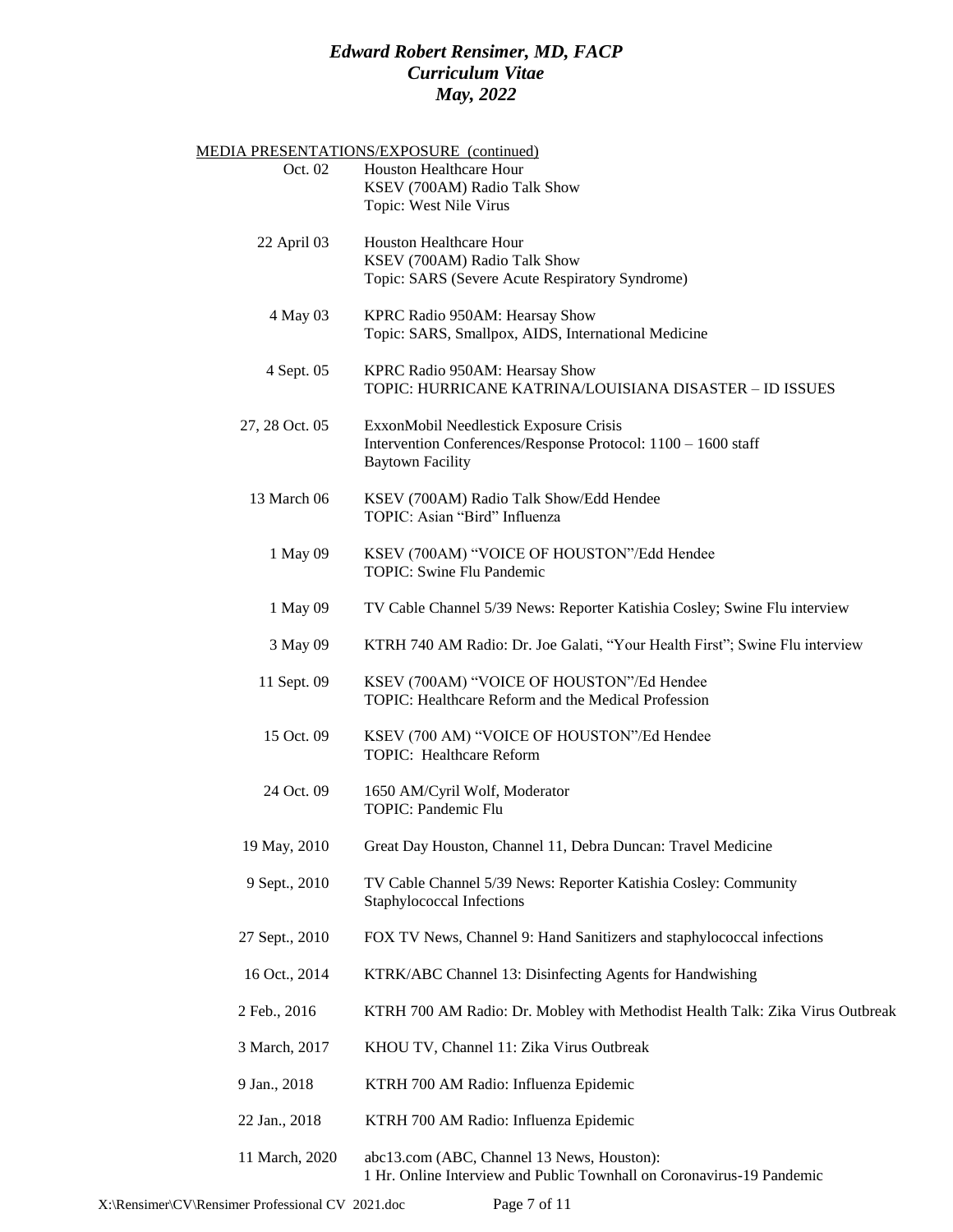|                                         | MEDIA PRESENTATIONS/EXPOSURE (continued)                                                                                                                     |
|-----------------------------------------|--------------------------------------------------------------------------------------------------------------------------------------------------------------|
| 13 March, 2020                          | Interview for "To Dine or Not To Dine? What to Consider Amid Coronavirus<br>Concern"- Houston Food Finder                                                    |
| 30 March, 2020                          | KTRH 740 AM Radio: COVID-19 Interview For Newscast                                                                                                           |
| 2 April, 2020                           | ABC Channel 13 News: COVID-19 Interview                                                                                                                      |
| 3 April, 2020                           | KTRH 740 AM Radio: Michael Berry Show: 1 Hour Interview/ COVID-19                                                                                            |
| 8 April, 2020                           | ABC 13 TV News: COVID-19 Rapid Tests                                                                                                                         |
| 8 April, 2020                           | Adventure Journal- Dan Oko: COVID-19 and Exercise Equipment Decontanimation                                                                                  |
| 22 April, 2020                          | ABC Channel 13 NEWS: COVID-19 RESURGENCE                                                                                                                     |
| 4 May, 2020                             | ABC 13 TV NEWS: COVID-19 Loosening Lockdown                                                                                                                  |
| 24 June, 2020                           | ABC 13 TV NEWS: COVID-19 Testing                                                                                                                             |
| 20 August, 2020                         | ABC13 TV NEWS: COVID-19 Update                                                                                                                               |
| 18 November, 2020                       | ABC 13 TV NEWS: COVID-19 Rapid In-Home Molecular Test                                                                                                        |
| 7 May, 2021                             | KTRH 740 AM Radio: COVID-19 Interview-Herd Immunity                                                                                                          |
| 22 July, 2021                           | KTRH 740 AM Radio: Michael Berry Show- COVID Delta Strain/COVID-19 Vaccine                                                                                   |
| 7 April, 2022                           | The Daily Beast, Interview/Article by Tony Tran: "Why Did the Capitol Hill Fox Need to Die<br>to Be Tested for Rabies?"                                      |
| HONORS/AWARDS<br>June 67 - May 71       | Sears-Roebuck Foundation Academic Scholarship                                                                                                                |
|                                         |                                                                                                                                                              |
| 27 May 71                               | B.A. (Biology), cum laude, Temple University                                                                                                                 |
| May 88                                  | Infectious Diseases Society of America Membership                                                                                                            |
| 3 Jan. 91                               | Fellow American College of Physicians (FACP)                                                                                                                 |
| 1991                                    | Who's Who in Science and Engineering                                                                                                                         |
| Sept., 2003                             | H Texas Magazine, Issue 2: named on Houston's "Super Docs" list (top<br>physicians in the city).                                                             |
| Sept., 2005                             | H Texas Magazine, Issue 2: named on Houston's "Super Docs" list (top<br>physicians in the city).                                                             |
| <u>U.S. PATENTS</u><br>December 1, 1998 | U.S. Class 705/2; 705/3<br>No. 5,845,253:<br>system and method for electronically recording patient-history<br>data about on-going physician care procedures |
| November 28, 2000                       | U.S. Class 705/2; 705/3<br>No. 6,154,726:<br>system and method for recording patient history data about on-going<br>physician care procedures                |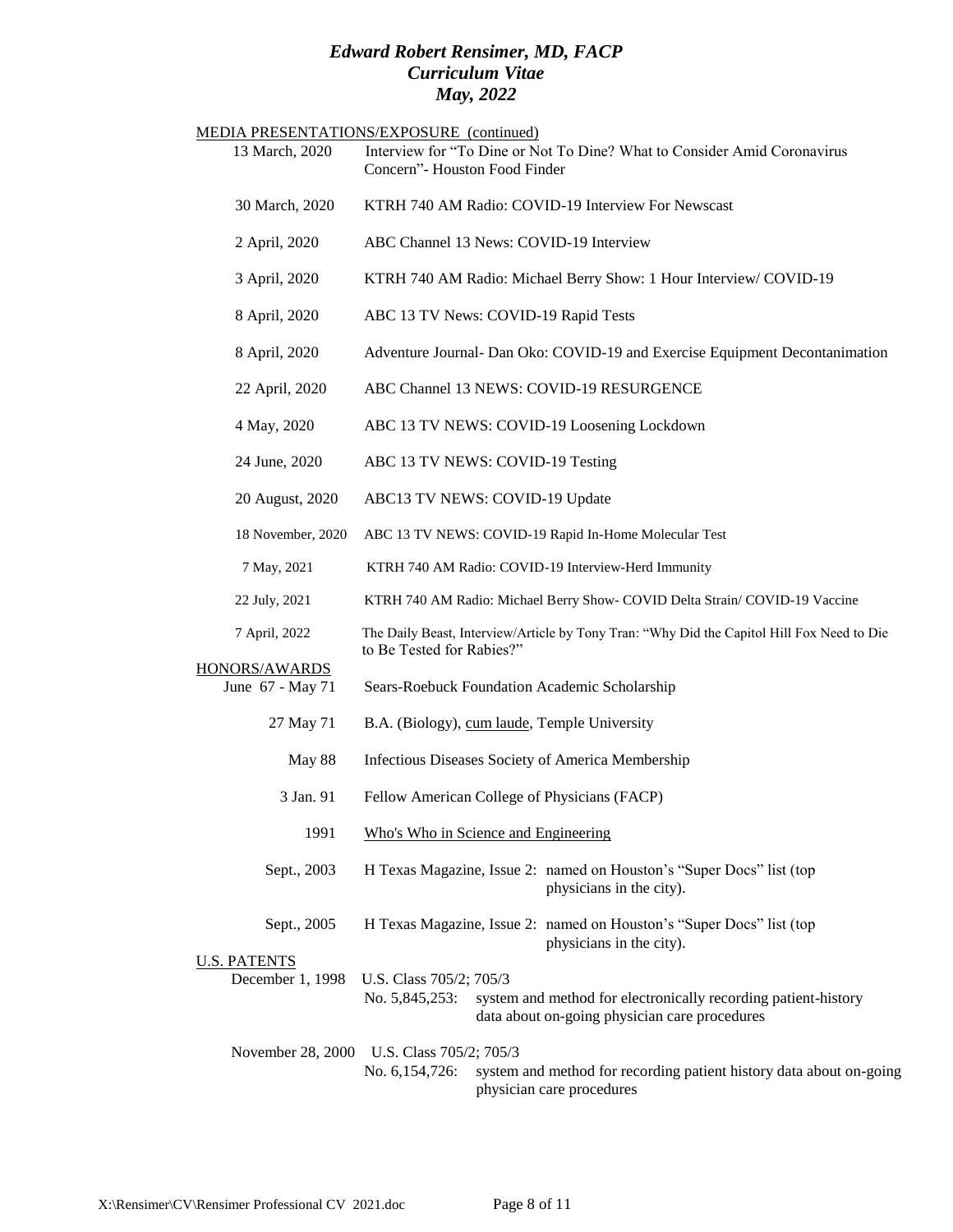#### PUBLICATIONS

- 1. Rensimer ER, Ericsson CD, Pickering LK, Kramer WG. Comparative clinical pharmacology of chloramphenicol succinate, palmitate, and base in adults. Abstract. Clinical Research 1981; 29, No. 2: 394A.
- 2. Lieber IH, Rensimer ER, Ericsson CD. Campylobacter pericarditis in hypothyroidism. Am Heart J 1981; 102: 462-463.
- 3. Rensimer ER, Pickering LK, Ericsson CD, Kramer WG. Sequential CSF concentration of chloramphenicol after administration of oral chloramphenicol palmitate. Lancet 1981; 1: 165.
- 4. Murray BE, Rensimer ER, Dupont HL. Emergence of high-level trimethoprim resistance in fecal Escherichia coli during oral administration of trimethoprim or trimethoprim-sulfamethoxazole. N Engl J Med 1982; 306: 130-135.
- 5. Murray BE, Rensimer ER. Transfer of trimethoprim resistance from fecal Escherichia coli isolated during a prophylaxis study in Mexico. J Infect Dis 1983: 724-728.
- 6. Kramer WG, Rensimer ER, Ericsson CD, Pickering LK. Comparative bioavailability of intravenous and oral chloramphenicol in adults. J Clin Pharmacol 1984;24: 181-186.
- 7. Nelson DP, Rensimer ER, Burke CM, Raffing TA. Cardiac legionellosis. Chest 1984; 86: 807-808.
- 8. Nelson DP, Rensimer ER, Burke CM, Raffing TA. Legionella pericarditis without pneumonia. Arch Int Med 1985; 145: 926.
- 9. Moore TA, Tomayko, Jr JF, Wierman AM, Rensimer ER, White, Jr AC. Imported Malaria in the 1990s: A report of 59 cases from Houston, Tex. Arch Fam Med 1994:3:130-136.
- 10. Rensimer, ER. Medical Care for International Visitors to the United States and Canada. In: DuPont HL, Steffen R, eds. Textbook of Travel Medicine and Health, second edition. Hamilton, ON: BC Decker 2001, Chapter 42.2: 490-494.
- 11. Rensimer, ER. Physicians and Software. . . Why and How? Texas Healthcare Magazine, Vol. 4, Issue 5; May, 2001.
- 12. Rensimer, ER. Bioterrorism: Our Future/The Enemy Within. Texas Healthcare Magazine, Vol. 5, Issue 3; November, 2001.
- 13. Rensimer, ER. Of MRSA Boils and Spider Bites: How Disease is Society-Specific. Houston Medical Journal, Vol. 1, Issue 4; August, 2003.
- 14. Rensimer, ER. Marcus LC, Froeschle JE, Hill DR, Wolfe MS, Maus D, Connor B, Acosta AM, Rensimer ER, Roberts A, Dardick K.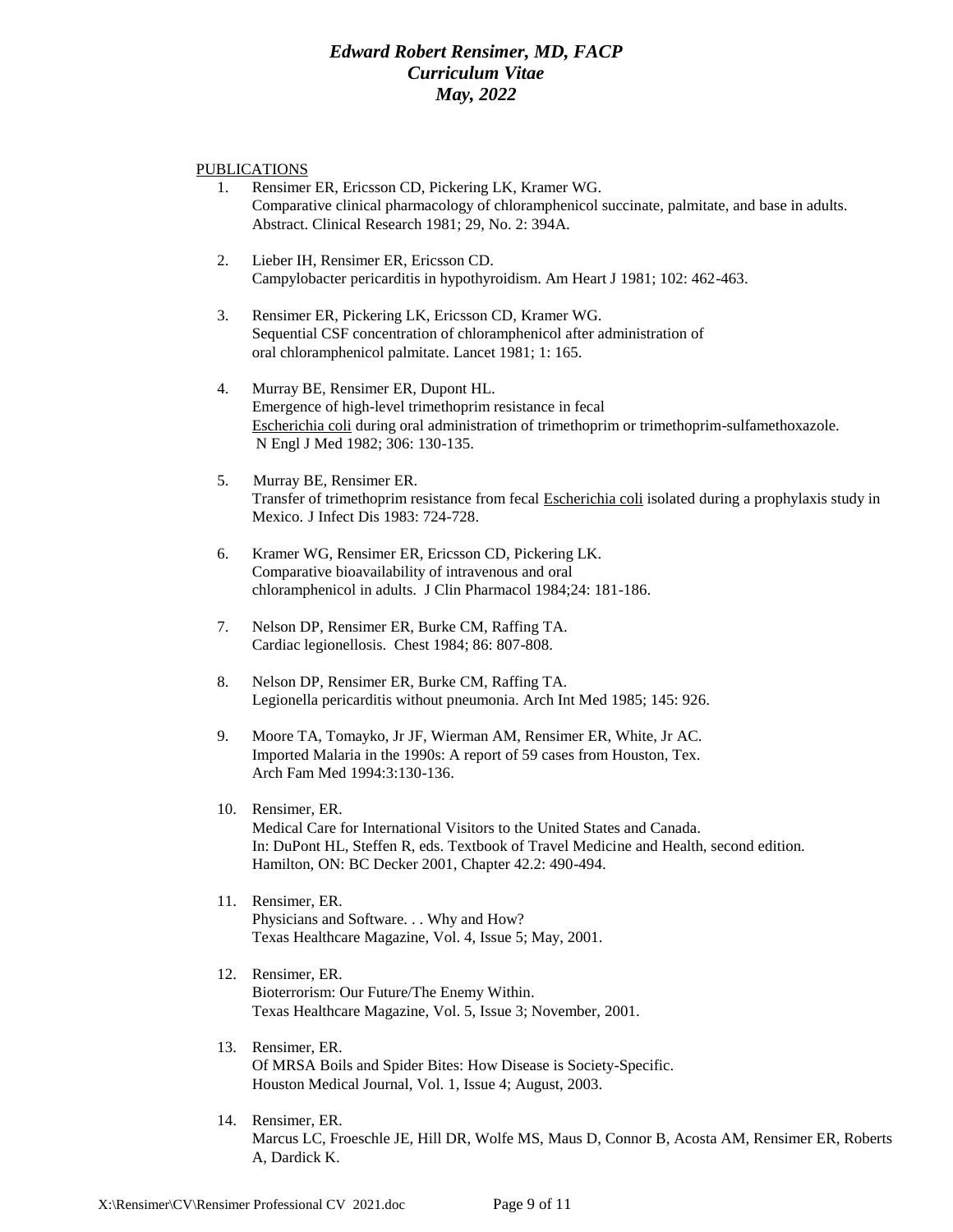Safety of Typhim Vi Vaccine in a Postmarketing Observational Study. J Travel Med 2007; Vol 14, Issue 6: 386-391.